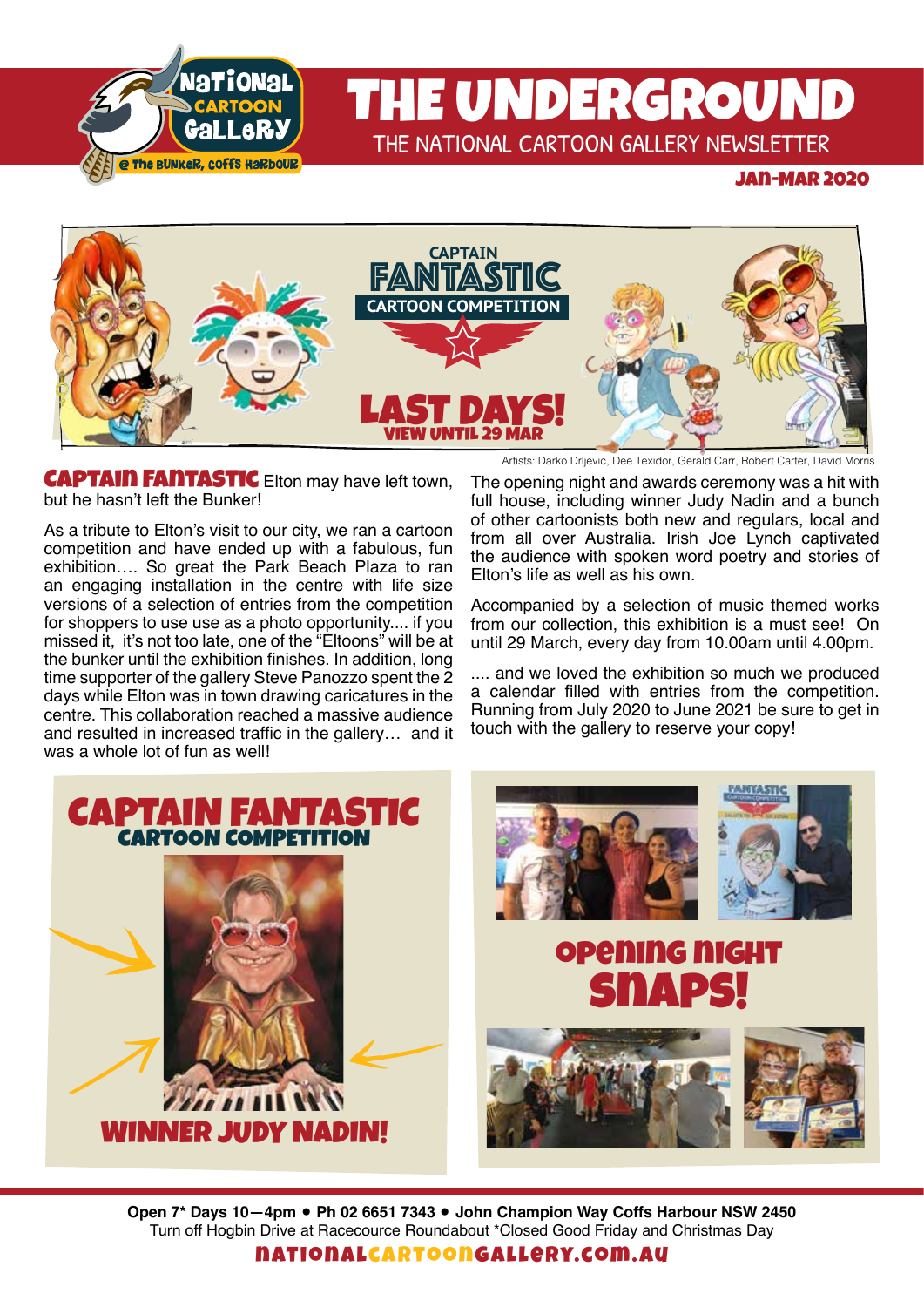THE UNDERGROUND THE UNDERGROUND THE NATIONAL CARTOON GALLERY NEWSLETTER THE NATIONAL CARTOON GALLERY NEWSLETTER

jan-MAr 2020

MANAGER'S REPORT It's been a while since the last Underground and for that, we apologise. Those of you who are following our progress will note that there is a lot going on as we prepare for the new building, including our sod turning ceremony late last year with the Deputy Premier, John Barilaro. We are also raising funds for a new exhibition, managing our contract with Create NSW, overseeing building commencement and much more. We've had bushfires and floods and Elton John! So a very busy start to 2020.

@ The BUNKeR, COffS HaRbOUR

Meanwhile the Gallery has continued to run new exhibitions regularly and has had a hit with the Captain Fantastic Competition Exhibition. If you haven't seen it yet, don't miss out as it only has two weeks left to run.

You may have seen media reports about the gallery being in financial trouble. This is definitely not the case. We simply sought an extension for another year of the funding Council has provided to date, to assist with daily running costs, as this was due to cease in June, well before we can expect a rise in revenue from visitors and activities in the new building.

The volunteers continue to do a great job of welcoming visitors and providing them with information about the exhibition and the gallery and generally keeping things going on a day to day basis. The work put in to prepare for each new exhibition and remove and refile the works from the old one is done entirely by a small team who work tirelessly for several weeks around each changeover. We wouldn't survive long without them!

Shelley and I thank everyone for their ongoing support for our unique gallery and very much hope that you will continue to visit every exhibition, bring your family and friends along, and generally help us to ensure that the gallery is a big success, particularly this year as we work around the building construction.

Be assured, the gallery will only be closed when the builders need access in a way that would create either noise or danger to visitors. So check with us if you are planning a visit, but we will be open most of the time and at the end of the year, a wonderful new building will be opening for all to see on City<br>Hill. **Management** Hill. *Margaret*



images are indicative only

We are seeking local funding **SUPPORTERS!** We are seeking funding to create what will become an iconic must visit tourist attraction for the new gallery space. Plans for an interactive, high-tech exhibition, *The History of Australia since Federation – as seen through the eyes of cartoonists of the time,* are well underway. Whilst we are looking for a major sponsor for this, we also believe many locals might wish to contribute to our fundraising goal of \$2.2M to ensure our new exhibition is the best of the best! Every \$ counts!

Remember, whilst the gallery is run by a small band of dedicated people, it belongs to the community and it is the community that will benefit ultimately from the resulting increased visitor numbers. If you support the gallery and want to contribute, please contact us for more information. You might like to [view the video](https://youtu.be/HZ4iZwqG51I)  we have produced, find it on our website and please share with anyone you invisage being interested in supporting our cause.



**Open 7\* Days 10—4pm • Ph 02 6651 7343 • John Champion Way Coffs Harbour NSW 2450** Turn off Hogbin Drive at Racecource Roundabout \*Closed Good Friday and Christmas Day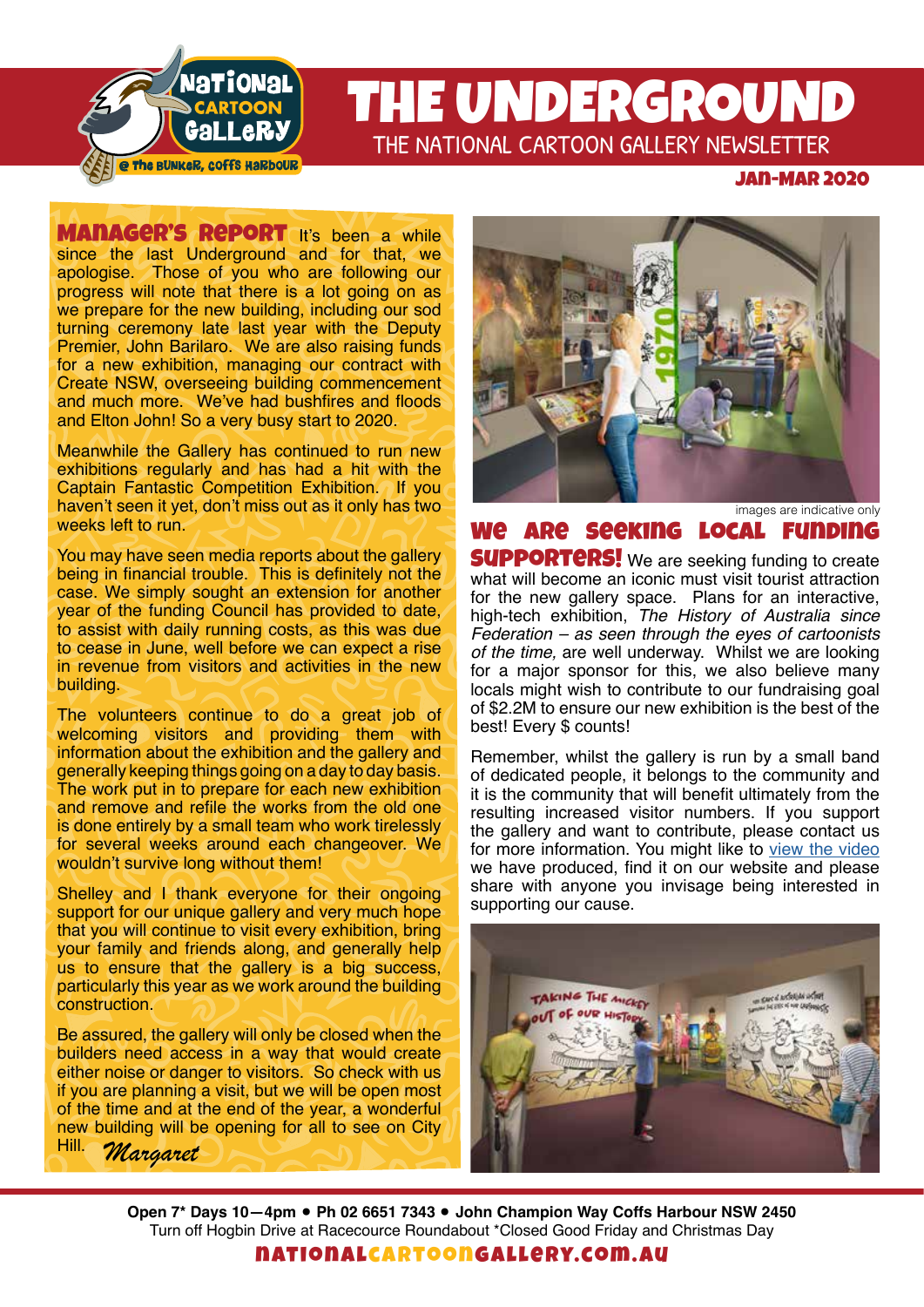

## THE UNDERGROUND THE NATIONAL CARTOON GALLERY NEWSLETTER

jan-MAr 2020

**BUILDING PROGRESS** Finally, we are underway with our much anticipated building addition to the gallery. As so often happens, building commencement also brought rain, for which we are grateful, but now feel we might have had enough. The old underground bunker has been uncovered and is currently undergoing waterproofing and proper underground drainage before commencement of the new building construction. Our thanks go to Coffs Harbour City Council for getting this waterproofing underway for us, it will ensure we never again have to have buckets located around the gallery to catch the drips!

There's not a lot to see at the moment, but if you watch the site over the coming months you will see the new building starting to take shape. If the weather lets us, we expect the building to be completed in November this year, so not very far away.

We may need to close the gallery from time to time during construction and will try to limit these closures to Mondays, but with such a big project happening around us, it is inevitable that there will be disruptions during the year. We will continue to run exhibitions all through the building stage so please don't stay away in case we are closed, it's more likely we will be open! If in doubt, phone the gallery on 02 6651 7343 between 10.00 and 4.00 any day to check.



**mail order by calling 02 6651 7343**



Above: Sod turning cartoon by Steve Panozzo. Below: Board Chairman Paul McKeon, Snr Manager Create NSW Cultural Infrastructure, Michael Chance, Gallery Manager Margaret Cameron, Building Project Director, Graham Lockett



**Open 7\* Days 10—4pm • Ph 02 6651 7343 • John Champion Way Coffs Harbour NSW 2450** Turn off Hogbin Drive at Racecource Roundabout \*Closed Good Friday and Christmas Day